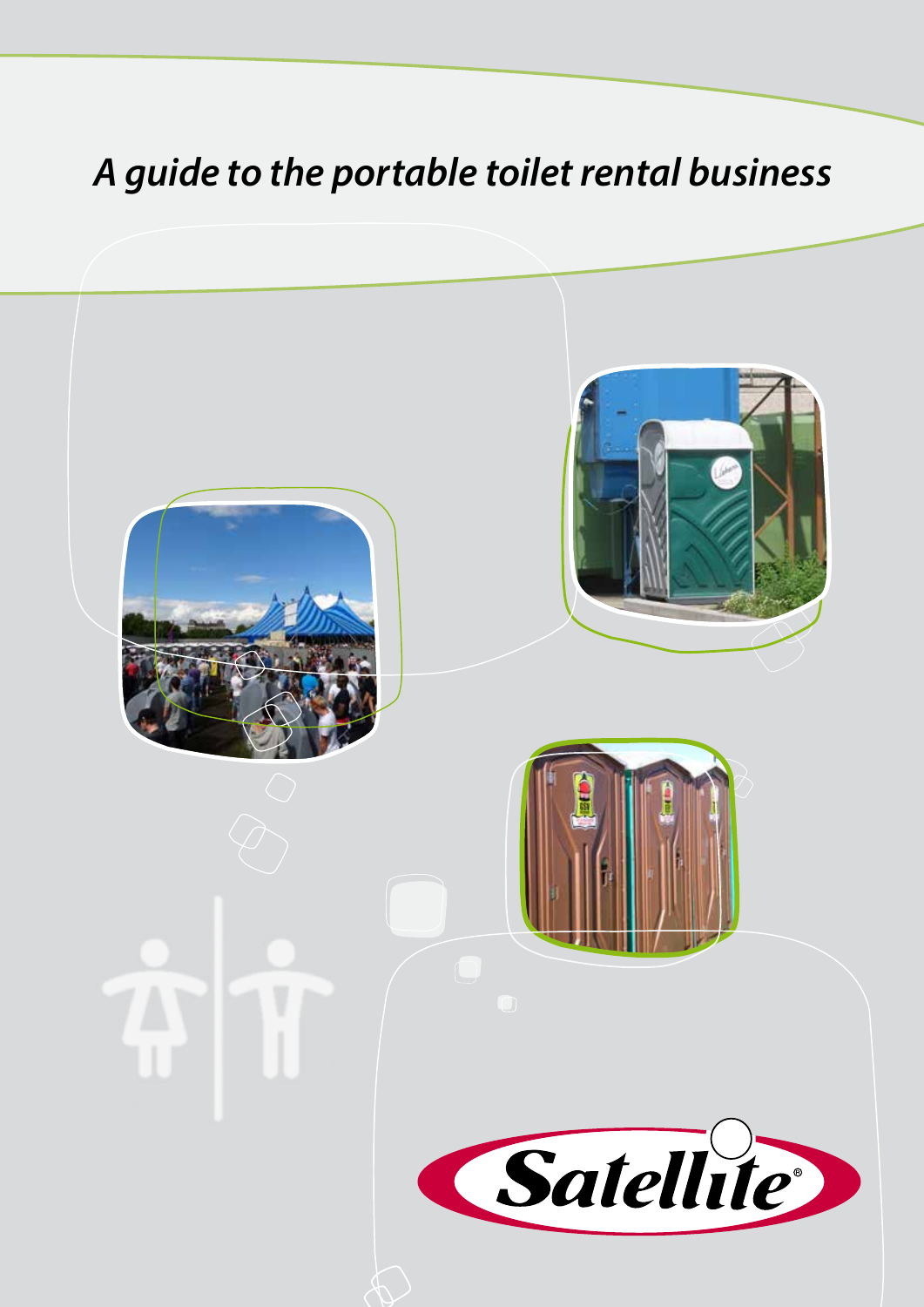## **TABLE OF CONTENTS**

| 1. Portable toilet                      | 3              |
|-----------------------------------------|----------------|
| 2. Portable toilet rental industry      | $\overline{4}$ |
| 3. The rental market                    | 5              |
| 4. "Servicing                           | 6              |
| 5. Why enter the business now?          | 7              |
| 6. Why choose for Satellite Industries? | 8              |
| 7. Business plan (1): 150 units         | 9              |
| 8. Business plan (2): 600 units         | 12             |
|                                         |                |

www.satelliteindustries.com info@satelliteindustries.com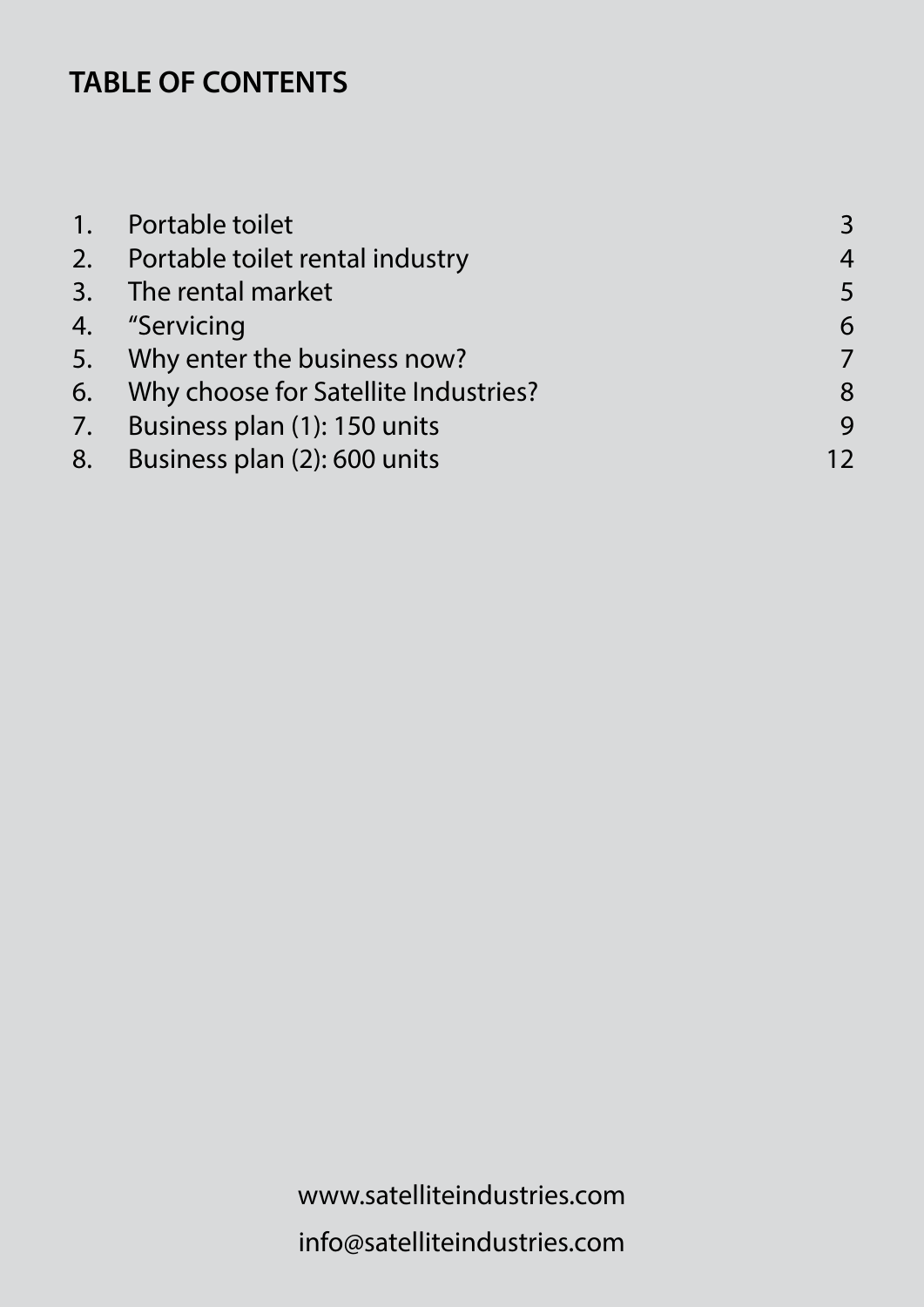## **1. PORTABLE TOILET**

If you are completely new to the portable toilet industry, let's start this document by explaining what the product you would like to rent really is.

A portable toilet is a self-contained outhouse toilet manufactured of molded plastic in a variety of colours and is often used as a temporary toilet for construction sites and large gatherings and events.

Most portable toilets are large enough for a single occupant. While they are typically free standing structures, their stability is improved by the fact that the waste tank gets filled with an initial charge of water and then fills itself over time . There's usually a choice between European/Western style tanks (seated) and Eastern style tanks (squatting). All Satellite Industries units come by default with a urinal, lockable doors, ventilation near the top, occupancy indicator, toilet seat, toilet paper holder and a vent pipe for the waste holding tank. Leaving the toilet lid open will reverse the flow of the venting of the tank. Most units are relatively lightweight for ease of transport and manoeuvrability.

There are also "bigger" portable toilets available. They are generally aimed at people in wheelchairs or people requiring more room (e.g. a mother with children).

It has become common for portable toilets to be paired with a hand washing station, either inside the unit or free-standing outside the toilet unit. These stations provide a foot pump to dispense water to wash one's hands after using the toilets. Other in-unit accessories include flushing systems, soap or hand sanitizer dispensers, paper towel dispensers, gender indicators, convenience shelves, coat hooks, mirrors, solar lights, lifting devices. Other freestanding accessories include mobile freestanding urinals, holding tanks, toilet movers and free-standing waste tanks.

Portable toilets have several significant benefits mostly related to their portability and strength. Adjunction of UV inhibitors to the roof and side panels and door front as well as the use of the best grades of polyethylene ensure longevity of the unit even in the worst outdoor conditions. They are rented to customers such as construction companies or event organizers by companies that guarantee their cleanliness, and so as a rule are drained, cleaned, disinfected, and deodorized on a regular basis, usually once or twice a week. As they are not plumbed, they do not clog and do not require a connection to running water, electricity or the sewer system. An average portable toilet is able to hold enough sewage for 10 people during the course of a 40 hour work week before reaching unsanitary conditions.





- $\bullet$  Door
- $\bullet$  Side panel (x3)
- 8 Roof (UV-resistant)
- **O** Base
- **&** Waste tank
- **<sup>O</sup>** Toilet seat
- **Q** Urinal
- **8** Vent pipe
- **<sup>O</sup>** Toilet paper guard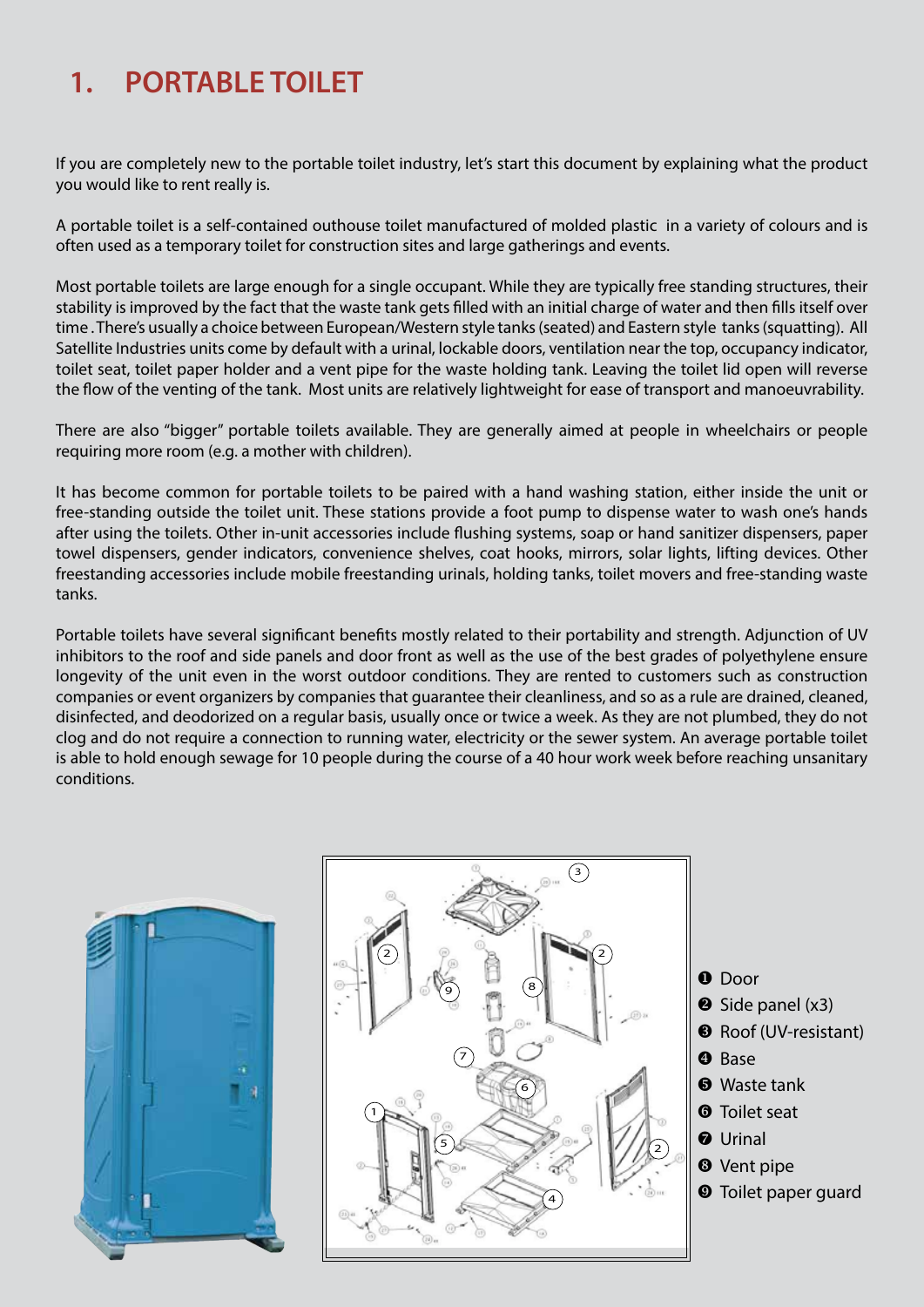## **2. PORTABLE TOILET RENTAL INDUSTRY**

### **2.1 The history**

#### **The birth**

The industry began in the 1940's in the ship building yards of Long Beach, California, USA. The labourers working on the ships had to go to the dock each time they had to use a toilet. The US Navy, recognising it was a great cost for people to go so far to use the toilet every time, asked the person who was emptying the holding tanks of the dock toilets if he could make a toilet which could be temporarily put on the ship closer to the workers. A wooden cabin was developed with a small holding tank which became the first portable toilet. This unique concept spread to the construction industry and to organisers of large events.

#### **Commercialisation**

As with every industry, the start did not come without troubles. The first portable toilets for example, made of wood and metal, were heavy to transport and absorbed the odours. In the early 1970's, portable toilets made of fibreglass were introduced. They were lighter than wood and much easier to transport. Still, problems persisted. The fibreglass toilets required a lot more maintenance due to the brittle nature of the material. Additionally, fibreglass also absorbed the odours in the holding tank and soon proved to be a poor choice. It wasn't until the mid-1970's that polyethylene portable toilets were introduced.

Polyethylene, the material that is still being used to date, made the toilets light weight and more durable. It also made them easier to clean, since it is a non-porous, non-absorbing material.



### **2.2 The portable toilet rental industry today**

#### **Booming industry**

The portable toilet industry has grown worldwide because of the important economic benefits it provides to the construction and outdoor event industries.

Portable toilets save money on construction and other work sites because they save time and reduce labour costs. Workers are more productive spending less time using the clean and conveniently located portable toilet and more time completing the construction project. The toilets are easily relocatable and can follow the workers as the project progresses.

For outdoor events, portable toilets generate money for the event organiser because the people attending the event will stay longer and therefore spend more money. Generally, it will also give the event a better image.

#### **Advantages**

By managing the proper collection and disposal of human waste, in temporary or permanent locations where sewer-connected facilities are not available, this industry has become important for improving public health, maintaining human dignity and preserving the world's environment using an efficient lowcost system.

#### **Success**

The success of the clean, portable toilet is almost unparalleled. The advantage of having no moving parts, requiring no energy, and the use of colourful non-porous plastic with smooth surfaces, has made the portable toilet superior to many permanent facilities.

#### **Servicing**

As part of the cost of renting toilets, the portable sanitation operator services the toilets with a frequency based on the number of toilet users, but usually at least once or twice a week. At service time, the operator sends a pump truck to the toilet site, and the driver of the truck pumps the waste from the toilet into the truck's holding tank. The truck driver then sanitises the inside of the toilet's holding tank and cabana and "recharges" the holding tank with fresh deodoriser. The driver refills supplies (toilet paper, soap, fresh water). An initial "charge" of roughly 19L of fresh water is required to cover the bottom of the waste holding tank and to ensure that the waste that will be added to the tank over time is always covered by water, making sure the unit doesn't smell.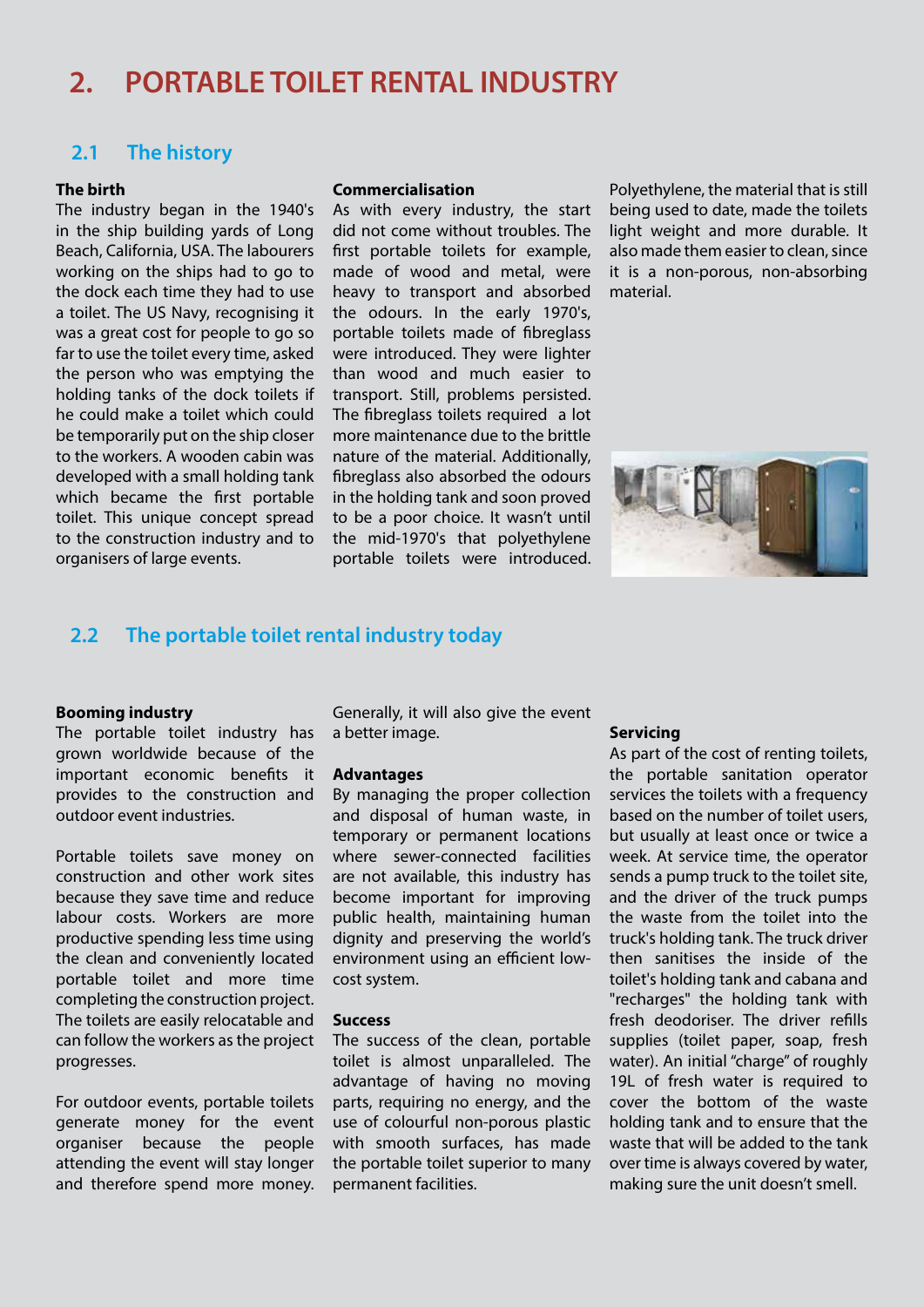## **3. THE RENTAL MARKET**

There are many uses for portable toilets: construction sites, industrial plants/petrochemical installations, markets, farms, horse shows, parks, beaches, ski slopes, parades, local fun fairs, military missions, disaster-relief work, and all kind of events.

When looking at the general rental market for portable toilets, we can distinguish four main market segments:

#### **1. CONSTRUCTION**

This is the biggest and most important segment. It represents around 60% of the total market and consists of the building of housing units, company buildings, highways, flats, bridges, etc...

In most European countries, building companies are obliged by law to provide sanitation services even for refurbishing work performed by a small crew of workers on a private house. Because portable toilets are easy to place on even the most remote locations, they are of perfect use for all construction sites. Portable toilets on construction

sites will increase the workers' productivity and are easy to relocate as the needs change.

Rental contracts in construction are usually on a long-term base.

#### **2. EVENTS**

While usually only representing 20% of the market, the event industry can mean significant additional income, particularly in the summer, on weekends and for massive gatherings such as football world cups, pope visits or the Olympic Games. The most common events means concerts, festivals, sports events, exhibitions & fairs, weddings, etc...

When used during events, your portable toilets will help provide a positive image for the visitor but also an increased revenue for the organiser, as people will stay longer at the event and will also spend more.

This is also the segment where the most toilets for people with a handicap are needed.

Rental contracts in the event industry are usually short term.

#### **3. RECREATION**

By recreation, we mean beaches, lakesides, parks, sporting grounds, zoos, etc...

Depending on the country, this segment represents around 10% of the market. That does not mean it should be left behind though. By offering portable toilets here, it will eliminate the need for expensive sewer, water or electrical hookups and will again provide a more positive image to the location.

Rental contracts in the recreation segment are usually of short to midterm length.

#### **4. COMMERCIAL**

These are the retailers, service companies and industrial facilities who have employees and/or customers who work or shop outside, for example bus companies, agriculture, military services, mining operations, etc...

It has a similar market share as the recreation segment (10%) and is generally seen as a way to promote the public image, to improve the workers' morale and even to keep customers on site for a longer period of time.

The rental contracts in the commercial segment are usually long-term ones.



Other than these four main segments, which pretty much cover the whole market, there are of course other opportunities out there. It will be up to you as a rental company to focus on one or two segments and to actively look for new ways to promote your business. Seeing as the toilet rental business is one that will without a doubt expand in the years to come, there is no doubt you will find the rental market a profitable one.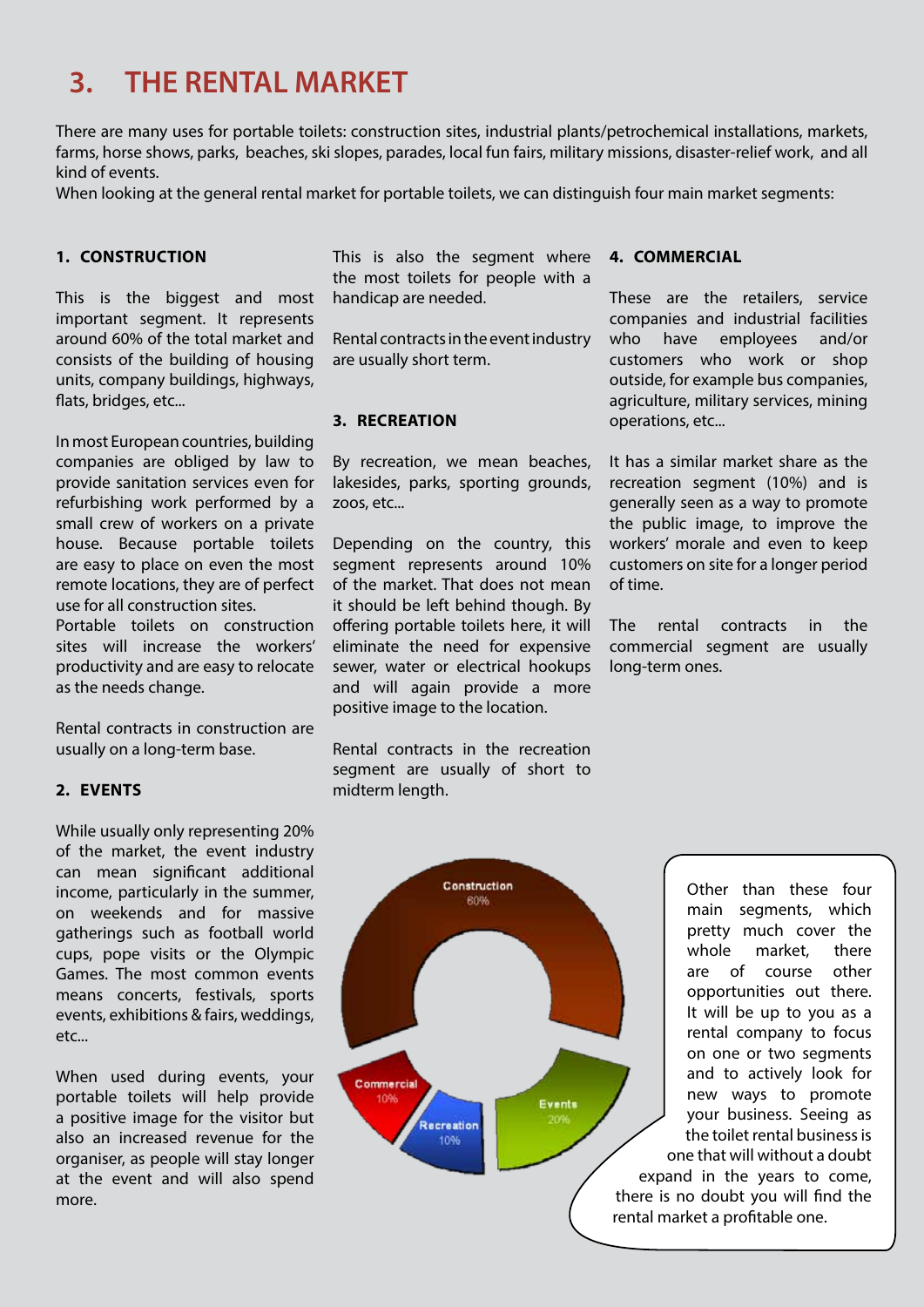## **4. "SERVICING"**

This page will give you an insight as to what a toilet rental company actually does. The activities are generally described as "servicing" and can be divided into the following categories or steps:

### **1. PLANNING AND ADVICE**

As in every industry, the most important and underrated part is the planning. During this stage, the number and type of cabins shall be determined, as well as the anticipated rental period, the cleaning intervals, the location, the date of delivery/collection and the terms of payment.

It is of course very important for the rental company to set up an up-to-date planning to avoid double bookings or to avoid having too many toilets being unrented.

### **3. ON-SITE SERVICING**

This will occur at regular intervals that were set during the planning. A complete on-site servicing consists of completely pumping out the contents of the waste tank into the service vehicle, as well as cleaning the toilet cabin completely. Any agreed supplementary equipment shall also be included in the cleaning. After that, the waste tank should be filled again with at least 19 litres of water and sanitary concentrate.

Damaged or non-functional cabins should be repaired on site or replaced.

### **REQUIRED EQUIPMENT**

- Toilet units
- Service truck (incl. service unit)
- Driver
- Sanitary concentrate
- Consumables (toilet paper, soap, ...)

### **2. DELIVERY OF THE CABINS**

When delivering the toilet units to the site, you will have to make sure the location is fully accessible for the service vehicle who will maintain the units in a later stage. The readiness for use also has to be secured. Preferably, it has to be stable, have a minimum of 19 litres of water with sanitary concentrate in the tank and a provision of toilet paper and other agreed consumables (e.g. soap).

### **4. WASTE DISPOSAL**

It goes without saying that a toilet rental company is weekly confronted with a fair amount of waste. This is to be properly disposed of at the scheduled or assigned waste-water disposal plants. You can find these by contacting your local government.

### **5. COLLECTION OF THE CABIN**

Same as when the units are being delivered, the collection at the end of the rental period has to be carried out following certain steps. The contents of the waste tank have to be pumped out into the service vehicle and the toilet paper (and other consumables) have to be removed before loading and securing the cabin onto a truck.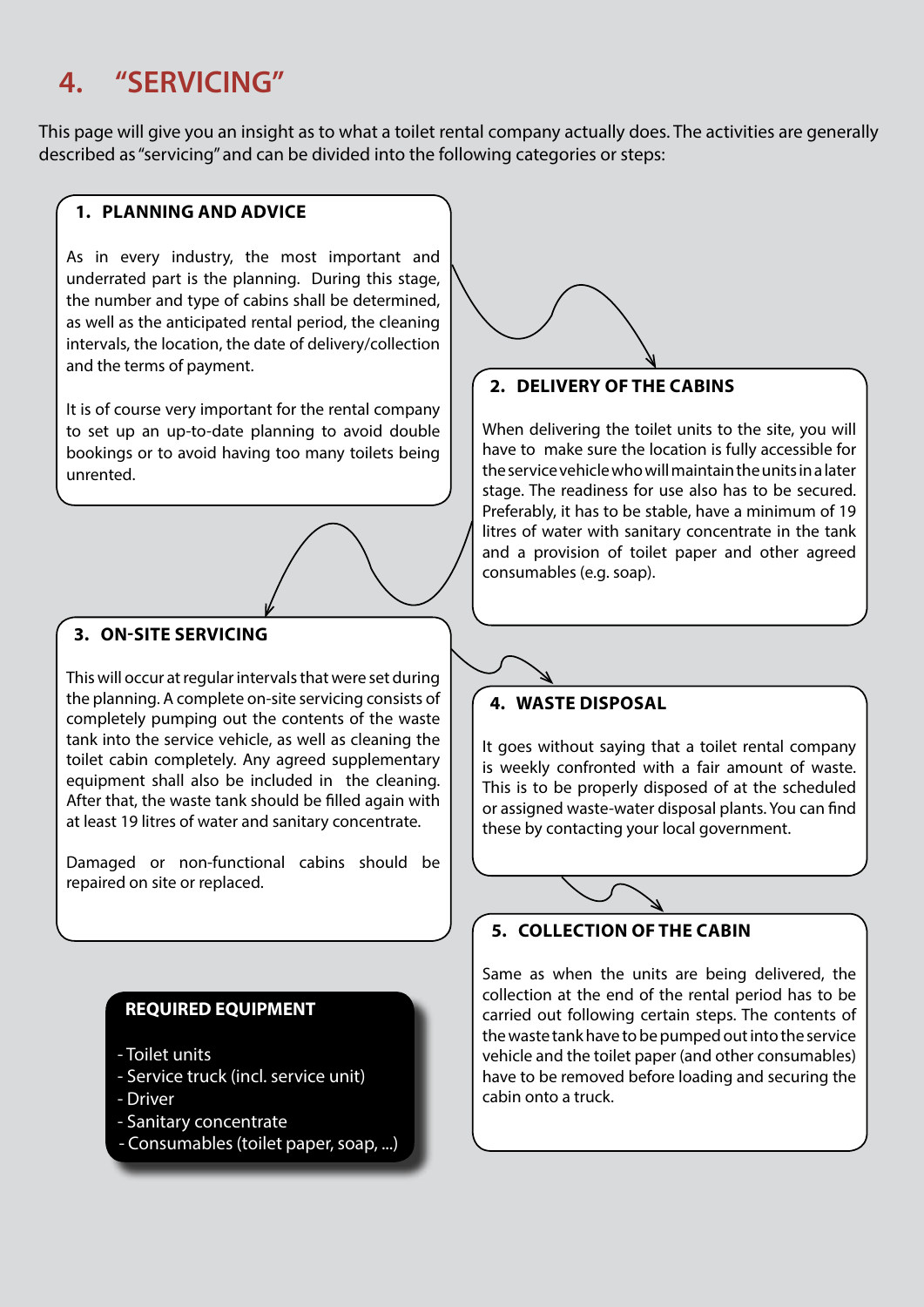## **5. WHY ENTER THE BUSINESS NOW?**

More and more, the world is striving for improved public health which leads to a higher standard of living, increased productivity and safer environmental conditions. Portable toilets and their benefits respond to these trends. In many countries, this industry is just beginning. Whoever enters now can develop it and become a dominant figure in the local market.

An added advantage is that the toilet rental business is relatively recession-free. During the worst years of the recent economical crisis (2008 and 2009), while other businesses took hits of -70% to -90%, our customers still rented out around the same amount of units. That itself is a proof that the time to enter the business is now. There are still numerous potential deals and opportunities out in the field, ready for you to be conquered.

- Take advantage of Satellite's turn-key idea.

- Earn a respectable income with your sales skills and reputation for reliable service.
- Operate a proven business with a positive record over the last 50+ years in over 125 countries.

- Satellite Industries can act as your external information source, enabling you to make quick, smart decision and solve problems fast!

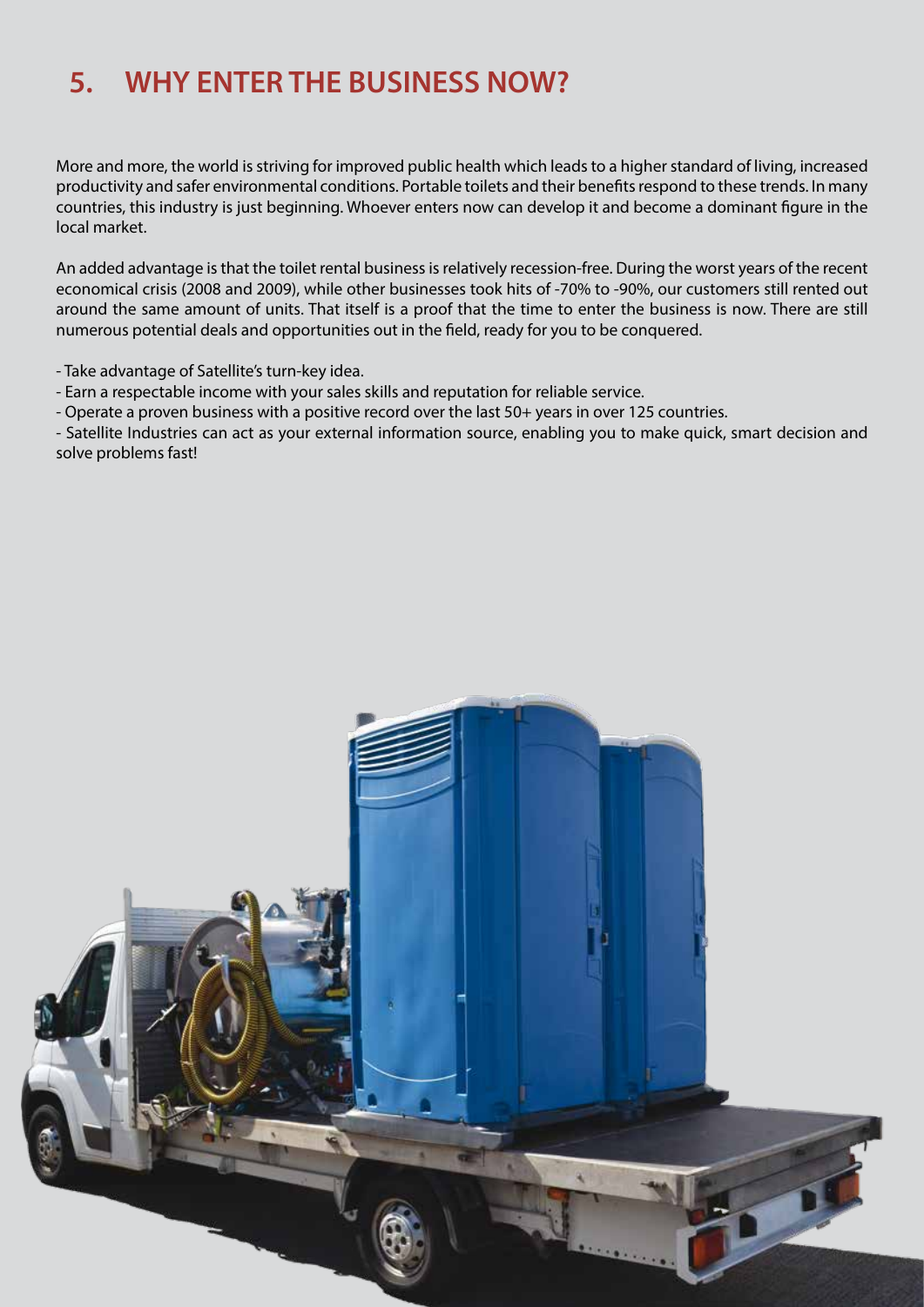## **6. WHY CHOOSE SATELLITE INDUSTRIES?**

### **YOUR ONE-STOP-SHOP**

Satellite Industries carries all the service and rental equipment you will need, all based on design experience we have obtained from being active for many years in this rental business ourselves, unlike any of our competitors. Choose from numerous different toilet units, hand wash accessories, lifting devices and urinals. You will also have a choice of your preferred deodorisers and various other sanitation products such as fragrance boosters, cleaning products, soaps, dispensers, urinal products, etc... Once you have your portable toilets outfitted with the options you want, service them with our service units, either permanently or temporarily mountable on your truck. They are designed to pump and transport waste, supply fresh water and deodoriser. All of this at the most competitive prices available.

### **WE BELIEVE IN OUR PRODUCTS**

We don't just process transactions. Your new business is important to us, and so is your satisfaction. The quality systems of Satellite Industries are at the highest standards that distinguish our quality systems from others in the industry, so you can be confident Satellite Industries products and services will meet your expectations, time after time. In fact, most of our products are backed by up to a 10 year warranty. We inspect your shipment to make sure you're getting exactly what you ordered. And if you have questions about the equipment, today or even after years of use, just call. Our multilingual employees want to help you succeed. Most of our territorial managers have been active in the toilet rental business themselves before joining Satellite, and therefore know the answers to all of your questions. That way, everyone wins. And isn't that what being in business is all about?

### **TRAINING PROGRAMS ON THE SERVICE BUSINESS**

It is from Satellite Industries' years of experience as a rental/service company that we are able to offer a training program especially for our customers. We are the only portable toilet manufacturer that actively leads the industry by innovating and educating all parties involved. Our education programs are there to show you how to better market and sell portable toilet services. Teach you step-by-step methods for improving day-to-day operations. Provide you with practical tools for effectively managing your business. Give you documents and forms you use to plan and manage your business and train employees on an on-going basis.

Use the detailed business plan on the following pages to either obtain your bank or leasing financing, or simply to plan your future growth with us, and manage your company to your expected results. All data herein is based on information verified a hundred times all over the world. Regional differences will apply however, particularly as far as labour costs, dumping site expenses etc is concerned.

There are 2 business plans : one when starting up with a 150 unit operation and 1 truck/driver. Another showing the profits you'll make with a 600 unit operation and 4 trucks/drivers. All of these are based on a full start-up company, so includes any and all expenses, including real estate, buildings, all operational costs, etc. If you already have another business and will add the portable toilet division to it, many of these costs can be shared and your profits will immediately be higher.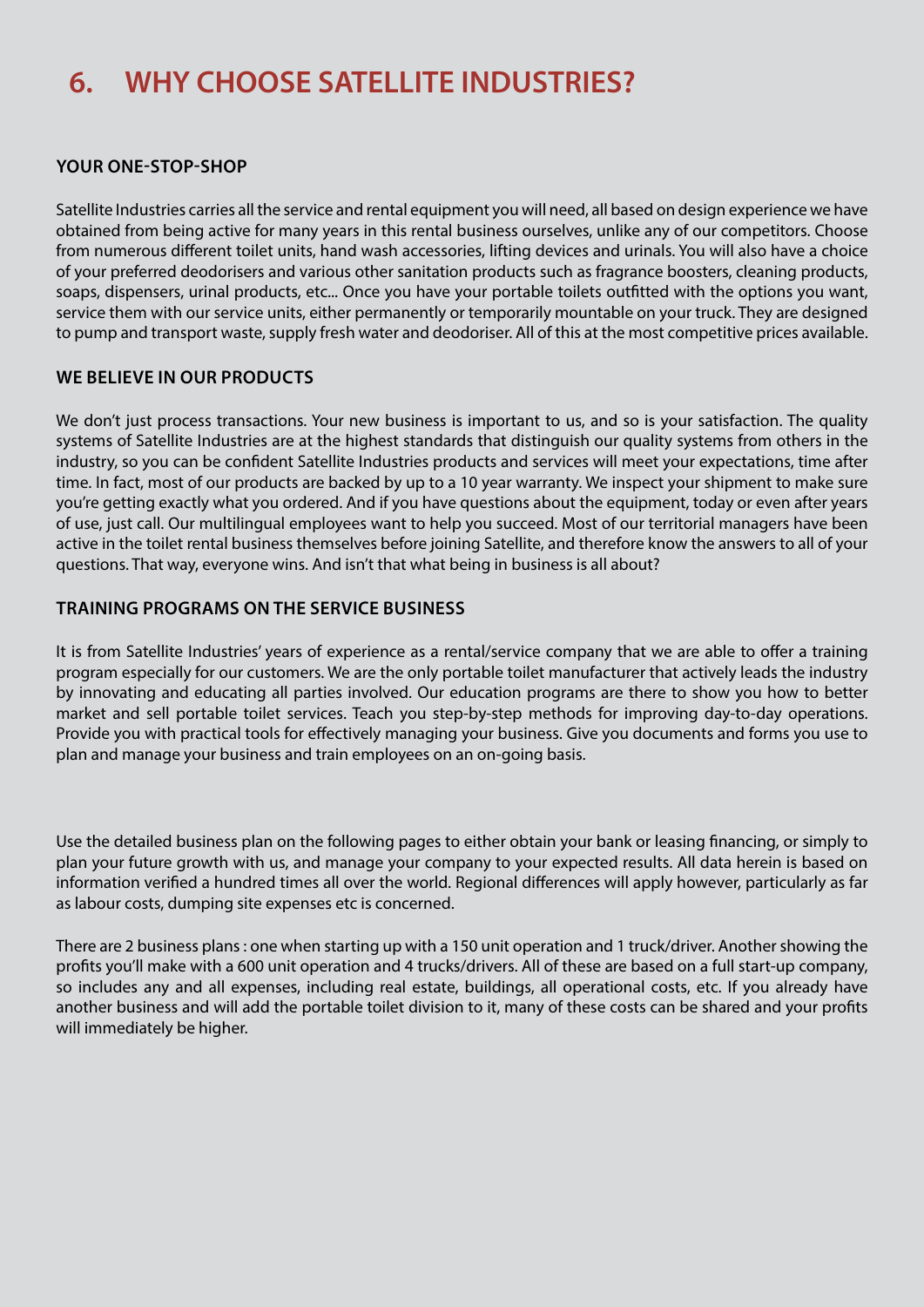## **7. BUSINESS PLAN (1): 150 UNITS**

| <b>Basic Figures</b>                               |             |             |                          |
|----------------------------------------------------|-------------|-------------|--------------------------|
| How many weeks per year are the cabins rented out? |             | 41.6        | 52 weeks x 80%           |
| How many days per week are the cabins rented out?  |             | 5           |                          |
| Number of cabins rented out per week?              |             | 150         |                          |
| Number of cabins serviced per week?                |             | 30          |                          |
|                                                    |             |             |                          |
| <b>A. Cabin Calculation</b>                        |             |             |                          |
| Buying price per cabin                             | € 650.00    |             |                          |
| Cabins to be written off in how many years?        | 8           |             |                          |
| Depreciation per cabin per year                    |             | € 81.25     |                          |
| Interest rate from bank/leasing company per year   | 5.00%       | € 32.50     |                          |
| Maintenance & replacement costs per year           | 0.75%       | €4.88       |                          |
| Basic costs per cabin per year                     |             | € 118.63    |                          |
| Number of cabins rented out per week               | 150         |             |                          |
| Number of working weeks per year                   | 41.6        |             |                          |
|                                                    |             |             |                          |
| <b>Total costs for all cabins per week</b>         |             |             | €427.73                  |
| Total costs per cabin per week                     |             |             | € 2.85                   |
| <b>B. Service Truck Calculation</b>                |             |             |                          |
| Initial investment module                          | € 11,100.00 |             | MAL 450 with HP          |
| To be written off in how many years?               | 8           |             |                          |
| Residual value                                     | € 1,110.00  |             |                          |
| Depreciation per module, per year                  |             | €1,248.75   |                          |
| Initial investment truck                           | € 27,000.00 |             | <b>Mercedes Sprinter</b> |
| To be written off in how many years?               | 6           |             |                          |
| <b>Residual value</b>                              | € 2,700.00  |             |                          |
| Depreciation per truck, per year                   |             | €4,050.00   |                          |
| Interest costs truck + service module              | € 1,333.50  |             | 3.50%                    |
| Insurance costs truck + service module             | € 2,200.00  |             |                          |
| Taxes truck + service module                       | € 600.00    |             |                          |
| Maintenance costs truck + service module           | € 5,715.00  |             |                          |
| 1 set of tires per year                            | €720.00     |             |                          |
| General costs per year                             |             | € 10,568.00 |                          |
| Fuel price per litre                               | € 1.35      |             |                          |
| Fuel consumption                                   | 15          |             |                          |
| Annual kilometre                                   | 50,000      |             |                          |
| Fuel costs per year                                |             | € 10,125.00 |                          |
| Annual costs per service truck                     |             | € 25,992.00 |                          |
| <b>Number of trucks in operation</b>               |             |             |                          |
| <b>Total annual truck costs</b>                    |             | € 25,992.00 |                          |
| Nr of working weeks per year                       | 52          |             |                          |
| Total vehicle costs per week                       |             |             | €499.85                  |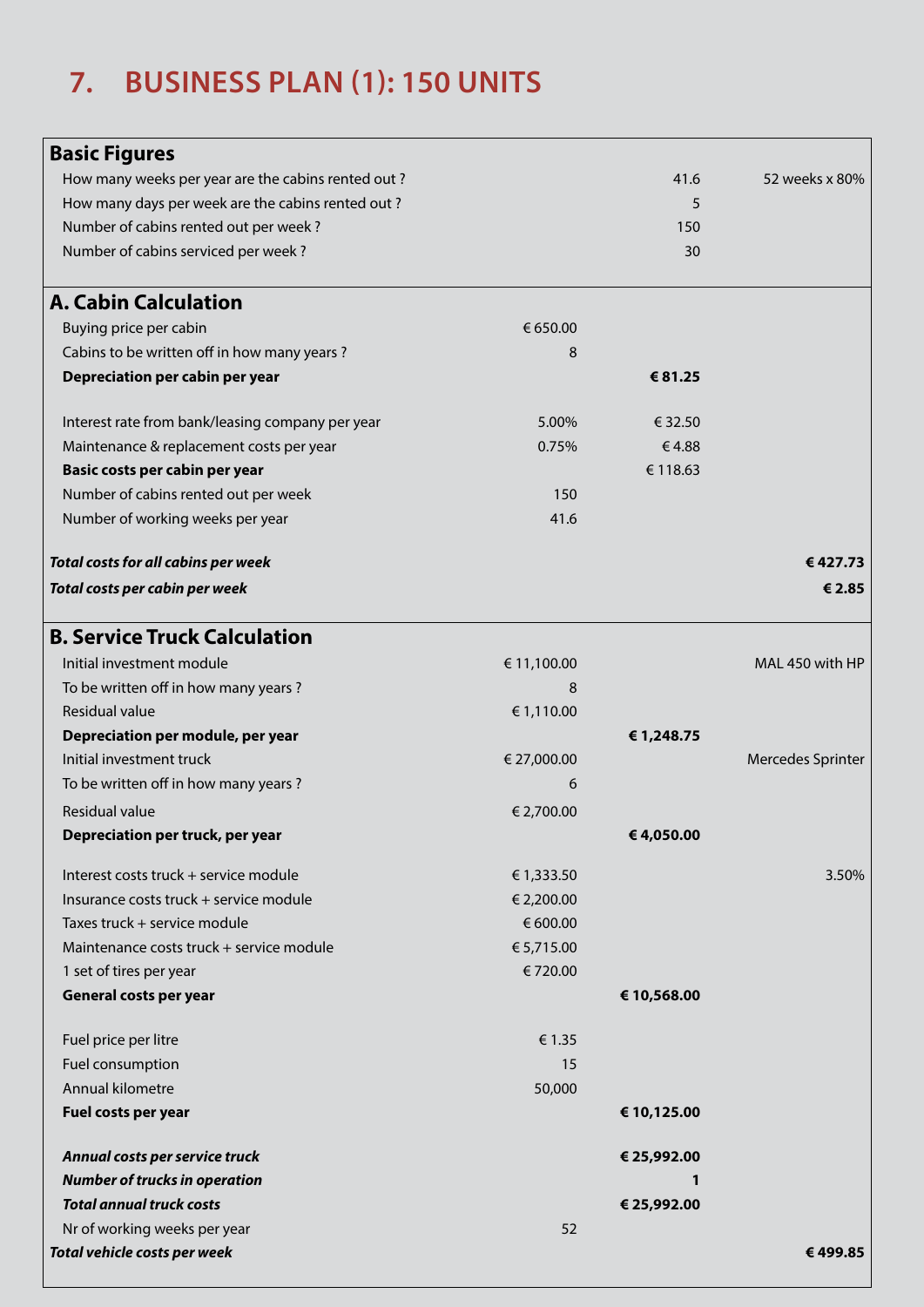| <b>C. Labour/Salaries</b>                                                  |     |             |                                          |                       |
|----------------------------------------------------------------------------|-----|-------------|------------------------------------------|-----------------------|
| Number of drivers                                                          |     | 1           |                                          |                       |
| Annual salary operator / driver                                            |     | € 19,200.00 |                                          | €1,600.00 gross x 12  |
| PayRoll tax                                                                | 35% | € 6,720.00  |                                          |                       |
| Annual employer's insurance per driver                                     |     | €1,000.00   |                                          |                       |
| Annual wage costs operator/driver                                          |     |             | € 26,920.00                              |                       |
| Number of working weeks per year                                           |     | 52          |                                          |                       |
| Total labour costs per operator/driver per week                            |     |             |                                          | € 517.69              |
| Number of office workers (customer service/accounting)                     |     |             | 0.5 part-time                            |                       |
| Annual salary                                                              |     | € 20,400.00 |                                          | €1,700.00 gross x 12  |
| Payroll tax                                                                | 35% | € 7,140.00  |                                          |                       |
| Annual employer's insurance per office staff                               |     | € 500.00    |                                          |                       |
| Annual wage costs office/staff                                             |     |             | €14,020.00                               |                       |
| Nr of working weeks per year                                               |     | 52          |                                          |                       |
| Total labour costs per office staff per week                               |     |             |                                          | € 269.62              |
| <b>D. Consumables</b>                                                      |     |             |                                          |                       |
| Safe-T-Fresh liquid costs per litre                                        |     | € 12.00     |                                          | STF 6000 23L          |
| Used quantity Safe-T-Fresh per cabin in ml                                 |     | 20          |                                          |                       |
| Total Safe-T-Fresh liquid costs per cabin                                  |     |             | € 0.24                                   |                       |
| Nr of cabins serviced per day                                              |     | 30          |                                          |                       |
| Total Safe-T-Fresh liquid costs per day                                    |     |             | €7.20                                    |                       |
| Nr of working days per week                                                |     | 5           |                                          |                       |
| Total Safe-T-Fresh liquid costs per week for all cabins                    |     |             |                                          | € 36.00               |
| Toilet paper costs per day                                                 |     | € 0.11      |                                          |                       |
| Nr of cabins serviced per day                                              |     | 30          |                                          |                       |
| Nr of working days per week                                                |     | 5           |                                          |                       |
| Total toilet paper costs per week for all cabins                           |     |             |                                          | € 16.50               |
| Cabana Spray per cabin, per week                                           |     | € 0.09      |                                          | 10-15 sprays = $15ml$ |
| Sanitizer dispenser + refill per cabin, per week                           |     | € 0.03      |                                          | 1600 uses/1L foam     |
| Waste water dumping costs                                                  |     |             | € 30.00 per 1000L/1m <sup>3</sup>        |                       |
| Waste collected per unit per week                                          | 80L |             |                                          |                       |
| Waste water treatment costs per cabin, per week                            |     | € 2.40      |                                          |                       |
| Fresh water costs                                                          |     |             | € 5.00 per 1000L/1m <sup>3</sup>         |                       |
| Fresh water per unit per week                                              | 50L |             | € 0.25 Including 19L charge and cleaning |                       |
| Other costs per cabin per week                                             |     | € 0.00      |                                          |                       |
| Nr of cabins serviced per week                                             |     | 150         |                                          |                       |
| Total miscellaneous costs per cabin per week                               |     |             |                                          | € 2.77                |
| Total miscellaneous costs per week                                         |     |             |                                          | €416.15               |
| <b>E. Office &amp; Property costs</b>                                      |     |             |                                          |                       |
| Price of land (500 m <sup>2</sup> ) ( $\in 1.00/m^2$ ) per month           |     | € 500.00    |                                          |                       |
| Unheated warehouse (100m <sup>2</sup> ) (€ 5.00/m <sup>2</sup> ) per month |     | € 500.00    |                                          |                       |
| Office space (50m <sup>2</sup> ) ( $\in$ 7.00/m <sup>2</sup> ) per month   |     | € 350.00    |                                          |                       |

Utilities (electricity, heating, water, wastewater) per month  $\epsilon$  200.00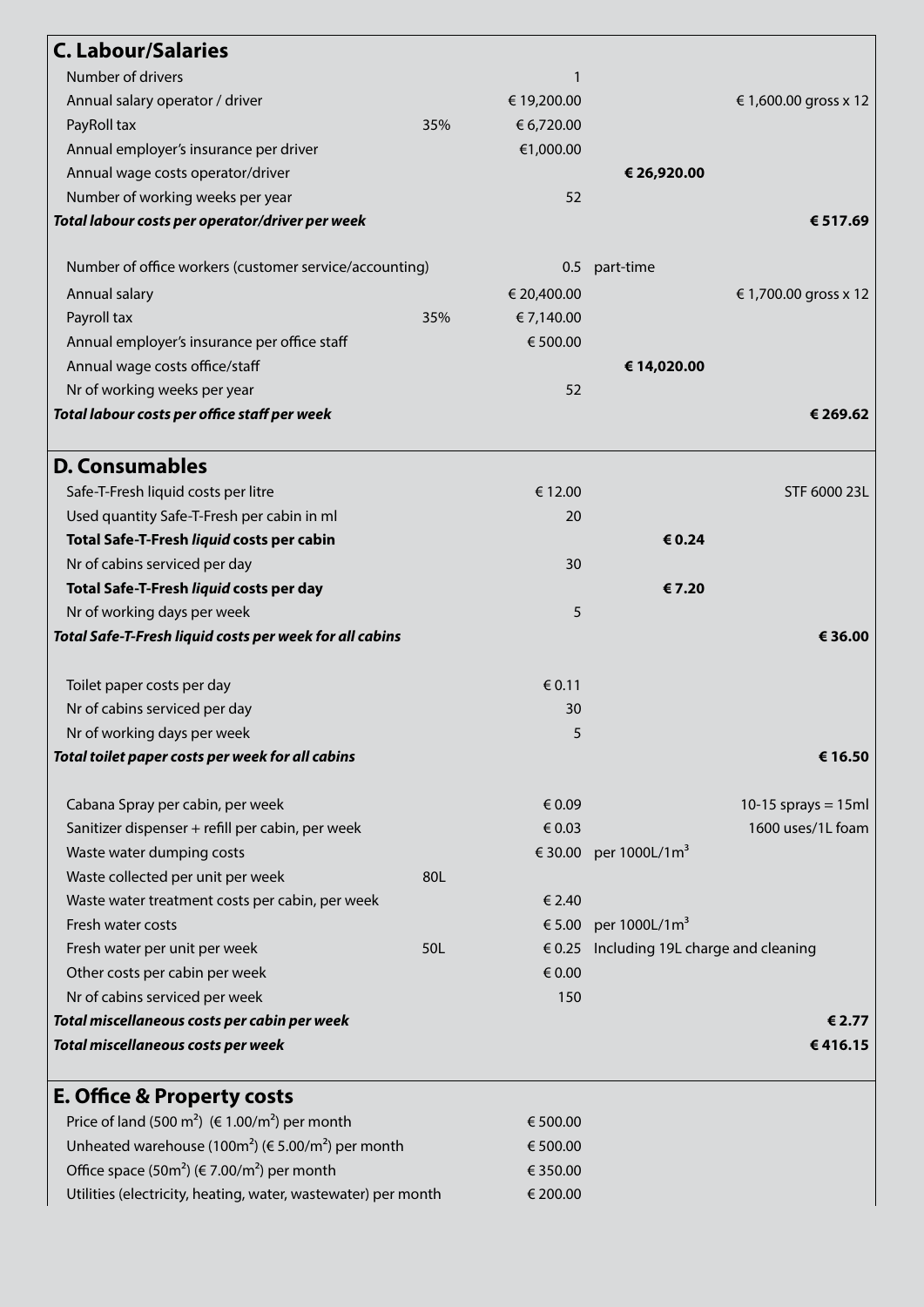| Nr of working weeks per year                         | 52         |                        |             |
|------------------------------------------------------|------------|------------------------|-------------|
| Total office & property costs per week               |            |                        | € 357.69    |
| <b>F. Other/overheads</b>                            |            |                        |             |
| Tax, VAT, legal costs, insurance per year            | € 2,000.00 |                        |             |
| Phones, stamps, fax per year                         | € 2,000.00 |                        |             |
| Marketing (decals, yellow pages, brochures) per year | € 2,000.00 |                        |             |
| Office supplies, equipment, IT per year              | € 1,000.00 |                        |             |
| Nr of working weeks per year                         | 52         |                        |             |
| Total overheads costs per week                       |            |                        | € 134.62    |
| <b>G. Total</b>                                      |            |                        |             |
| <b>Turnover</b>                                      |            |                        |             |
| Your rental price per cabin, per week                | € 25.00    |                        |             |
| Nr of cabins rented out per week                     | 150        |                        |             |
| <b>Total turnover per week</b>                       |            |                        | € 3,750.00  |
| <b>Total turnover per year</b>                       |            |                        | €156,000.00 |
| Costs                                                | # of weeks | per week               | per year    |
| Total costs per cabin                                | 52         | €427.73                | € 22,242.00 |
| Total vehicle costs                                  | 52         | €499.85                | € 25,992.00 |
| Total labour costs per operator / driver             | 52         | € 517.69               | € 26,920.00 |
| Total labour costs per staff office                  | 52         | € 269.62               | € 14,020.00 |
| Total Safe-T-Fresh liquid costs                      | 41.6       | € 36.00                | € 1,498.00  |
| Total toilet paper costs per week                    | 41.6       | € 16.50                | € 686.00    |
| Total miscellaneous costs                            | 41.6       | €416.15                | € 17,312.00 |
| Total office & property costs                        | 52         | € 357.69               | € 18,600.00 |
| Total overheads costs                                | 52         | € 134.62               | €7,000.00   |
| <b>Total costs</b>                                   |            | € 2,675.85             | €134,270.00 |
| H. Net profit per year                               |            |                        | € 21,730.00 |
|                                                      |            | <b>Return on Sales</b> | 14%         |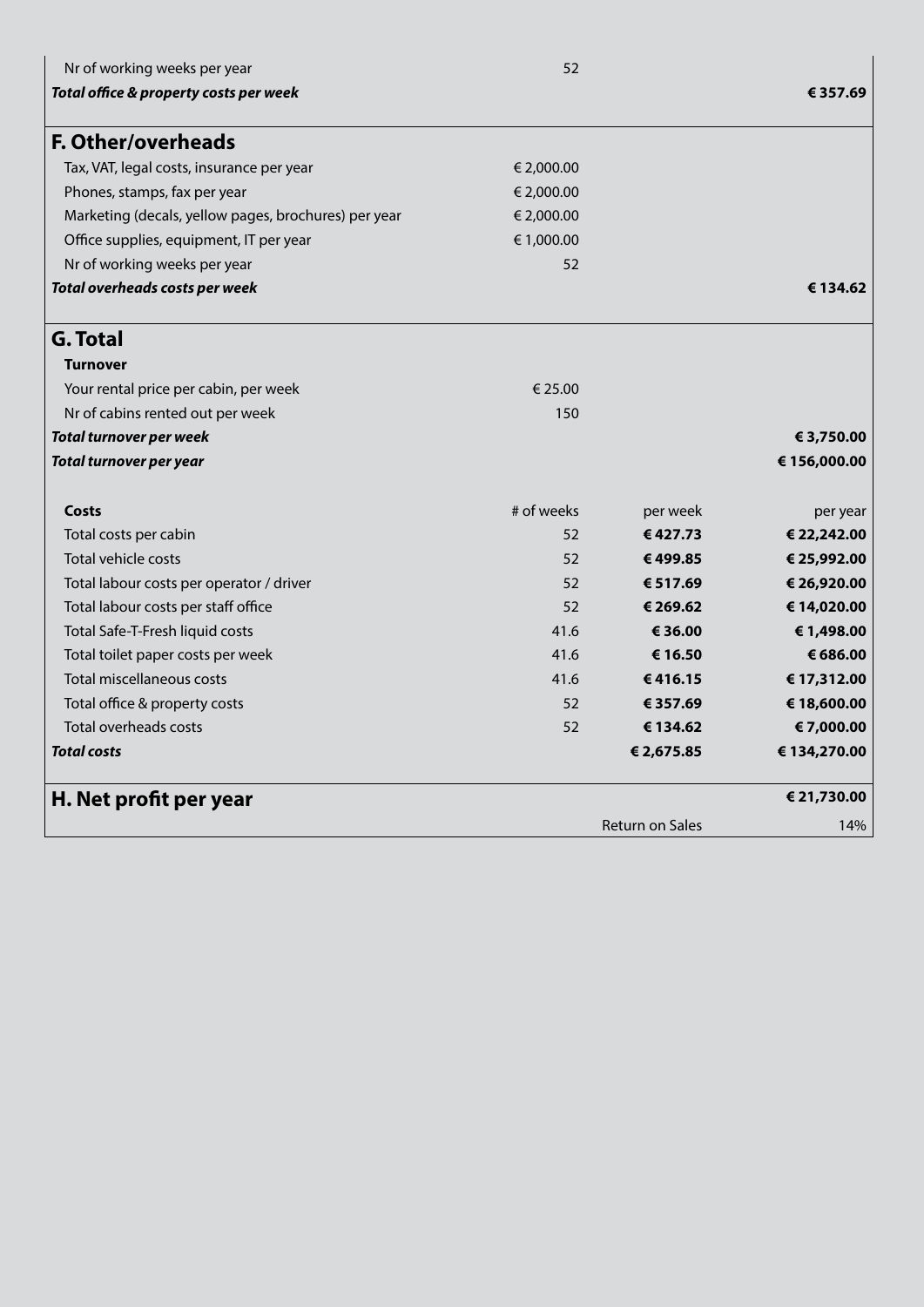## **8. BUSINESS PLAN (2): 600 UNITS**

| <b>Basic Figures</b>                               |             |              |                   |
|----------------------------------------------------|-------------|--------------|-------------------|
| How many weeks per year are the cabins rented out? |             | 41.6         | 52 weeks x 80%    |
| How many days per week are the cabins rented out?  |             | 5            |                   |
| Number of cabins rented out per week?              |             | 600          |                   |
| Number of cabins serviced per week?                |             | 120          |                   |
| <b>A. Cabin Calculation</b>                        |             |              |                   |
| Buying price per cabin                             | € 650.00    |              |                   |
| Cabins to be written off in how many years?        | 8           |              |                   |
| Depreciation per cabin per year                    |             | € 81.25      |                   |
| Interest rate from bank/leasing company per year   | 5.00%       | € 32.50      |                   |
| Maintenance & replacement costs per year           | 0.75%       | €4.88        |                   |
| Basic costs per cabin per year                     |             | € 118.63     |                   |
| Number of cabins rented out per week               | 600         |              |                   |
| Number of working weeks per year                   | 41.6        |              |                   |
|                                                    |             |              |                   |
| <b>Total costs for all cabins per week</b>         |             |              | €1,710.94         |
| Total costs per cabin per week                     |             |              | € 2.85            |
| <b>B. Service Truck Calculation</b>                |             |              |                   |
| Initial investment module                          | € 11,100.00 |              | MAL 450 with HP   |
| To be written off in how many years?               | 8           |              |                   |
| Residual value                                     | € 1,110.00  |              |                   |
| Depreciation per module, per year                  |             | €1,248.75    |                   |
| Initial investment truck                           | € 27,000.00 |              | Mercedes Sprinter |
| To be written off in how many years?               | 6           |              |                   |
| Residual value                                     | € 2,700.00  |              |                   |
| Depreciation per truck, per year                   |             | €4,050.00    |                   |
| Interest costs truck + service module              | € 1,333.50  |              | 3.50%             |
| Insurance costs truck + service module             | € 2,200.00  |              |                   |
| Taxes truck + service module                       | € 600.00    |              |                   |
| Maintenance costs truck + service module           | € 5,715.00  |              |                   |
| 1 set of tires per year                            | €720.00     |              |                   |
| General costs per year                             |             | € 10,568.50  |                   |
| Fuel price per litre                               | € 1.35      |              |                   |
| Fuel consumption                                   | 15          |              |                   |
| Annual kilometre                                   | 50,000      |              |                   |
| Fuel costs per year                                |             | € 10,125.00  |                   |
| Annual costs per service truck                     |             | € 25,992.00  |                   |
| <b>Number of trucks in operation</b>               |             |              |                   |
| <b>Total annual truck costs</b>                    |             | € 103,969.00 |                   |
| Nr of working weeks per year                       | 52          |              |                   |
| Total vehicle costs per week                       |             |              | € 1,999.40        |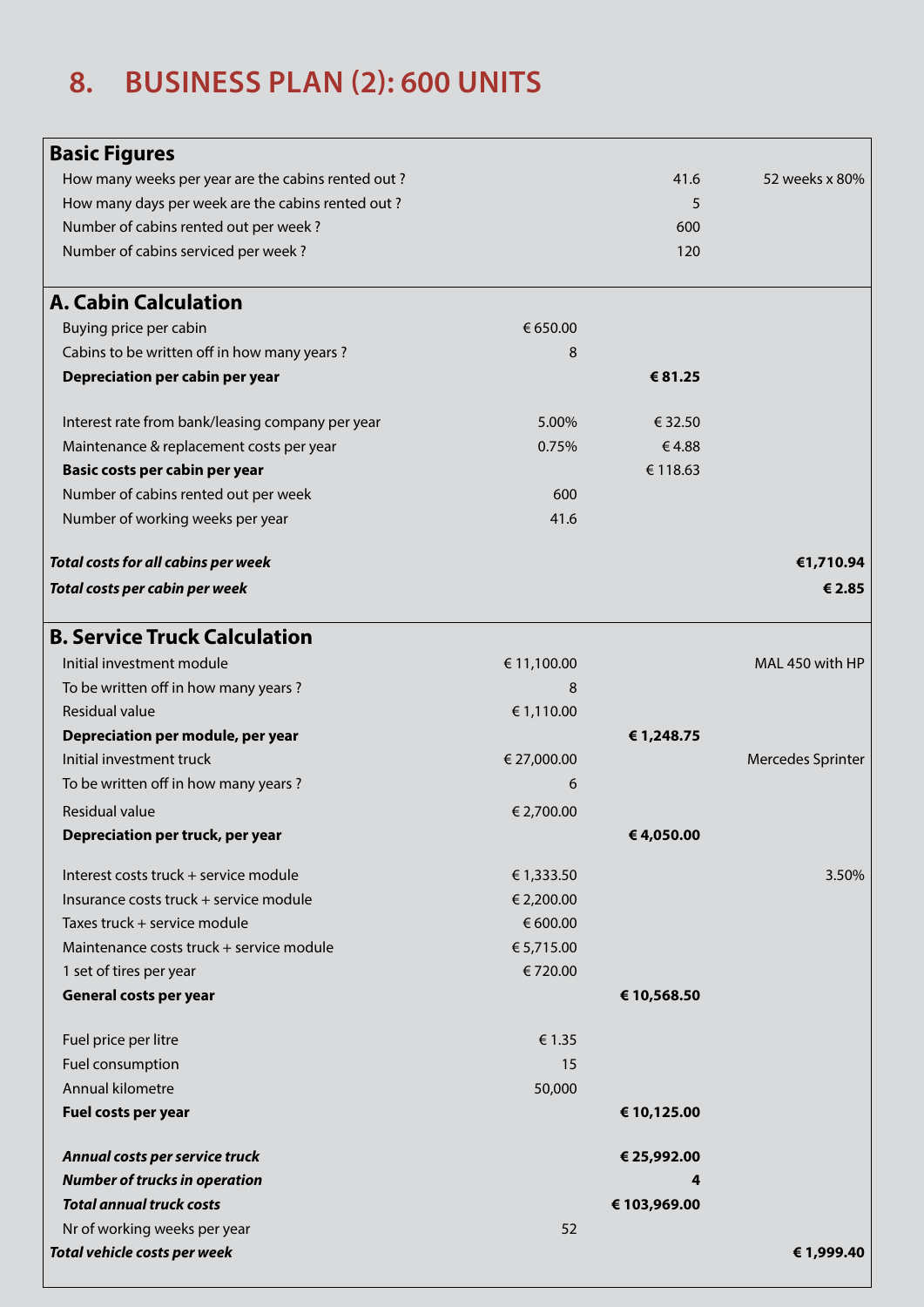| <b>C. Labour/Salaries</b>                               |     |             |                                          |                       |
|---------------------------------------------------------|-----|-------------|------------------------------------------|-----------------------|
| Number of drivers                                       |     | 4           |                                          |                       |
| Annual salary operator / driver                         |     | € 19,200.00 |                                          | €1,600.00 gross x 12  |
| PayRoll tax                                             | 35% | € 6,720.00  |                                          |                       |
| Annual employer's insurance per driver                  |     | €1,000.00   |                                          |                       |
| Annual wage costs operator/driver                       |     |             | € 107,680.00                             |                       |
| Number of working weeks per year                        |     | 52          |                                          |                       |
| Total labour costs per operator/driver per week         |     |             |                                          | € 2,070.77            |
| Number of office workers (customer service/accounting)  |     | 1.0         |                                          |                       |
| Annual salary                                           |     | € 20,400.00 |                                          | €1,700.00 gross x 12  |
| Payroll tax                                             | 35% | € 7,140.00  |                                          |                       |
| Annual employer's insurance per office staff            |     | € 500.00    |                                          |                       |
| Annual wage costs office/staff                          |     |             | € 28,040.00                              |                       |
| Nr of working weeks per year                            |     | 52          |                                          |                       |
| Total labour costs per office staff per week            |     |             |                                          | € 539.23              |
|                                                         |     |             |                                          |                       |
| <b>D. Consumables</b>                                   |     |             |                                          |                       |
| Safe-T-Fresh liquid costs per litre                     |     | € 12.00     |                                          | STF 6000 23L          |
| Used quantity Safe-T-Fresh per cabin in ml              |     | 20          |                                          |                       |
| Total Safe-T-Fresh liquid costs per cabin               |     |             | € 0.24                                   |                       |
| Nr of cabins serviced per day                           |     | 120         |                                          |                       |
| Total Safe-T-Fresh liquid costs per day                 |     |             | € 28.80                                  |                       |
| Nr of working days per week                             |     | 5           |                                          |                       |
| Total Safe-T-Fresh liquid costs per week for all cabins |     |             |                                          | € 144.00              |
| Toilet paper costs per day                              |     | € 0.11      |                                          |                       |
| Nr of cabins serviced per day                           |     | 120         |                                          |                       |
| Nr of working days per week                             |     | 5           |                                          |                       |
| Total toilet paper costs per week for all cabins        |     |             |                                          | € 66.00               |
| Cabana Spray per cabin, per week                        |     | € 0.09      |                                          | 10-15 sprays = $15ml$ |
| Sanitizer dispenser + refill per cabin, per week        |     | € 0.03      |                                          | 1600 uses/1L foam     |
| Waste water dumping costs                               |     |             | € 30.00 per 1000L/1m <sup>3</sup>        |                       |
| Waste collected per unit per week                       | 80L |             |                                          |                       |
| Waste water treatment costs per cabin, per week         |     | € 2.40      |                                          |                       |
| Fresh water costs                                       |     |             | € 5.00 per 1000L/1m <sup>3</sup>         |                       |
| Fresh water per unit per week                           | 50L |             | € 0.25 Including 19L charge and cleaning |                       |
| Other costs per cabin per week                          |     | € 0.00      |                                          |                       |
| Nr of cabins serviced per week                          |     | 600         |                                          |                       |
| Total miscellaneous costs per cabin per week            |     |             |                                          | € 2.77                |
| Total miscellaneous costs per week                      |     |             |                                          | € 1,664.59            |
| E. Office & Property costs                              |     |             |                                          |                       |

### Price of land (2000 m<sup>2</sup>) ( $\in$  1.00/month) per month  $\in$  2,000.00 Unheated warehouse (300m<sup>2</sup>) (€ 5.00/month) per month  $\epsilon$  1,500.00 Office space (150m<sup>2</sup>) (€ 7.00/month) per month  $€ 1,050.00$ Utilities (electricity, heating, water, wastewater) per month  $\epsilon$  500.00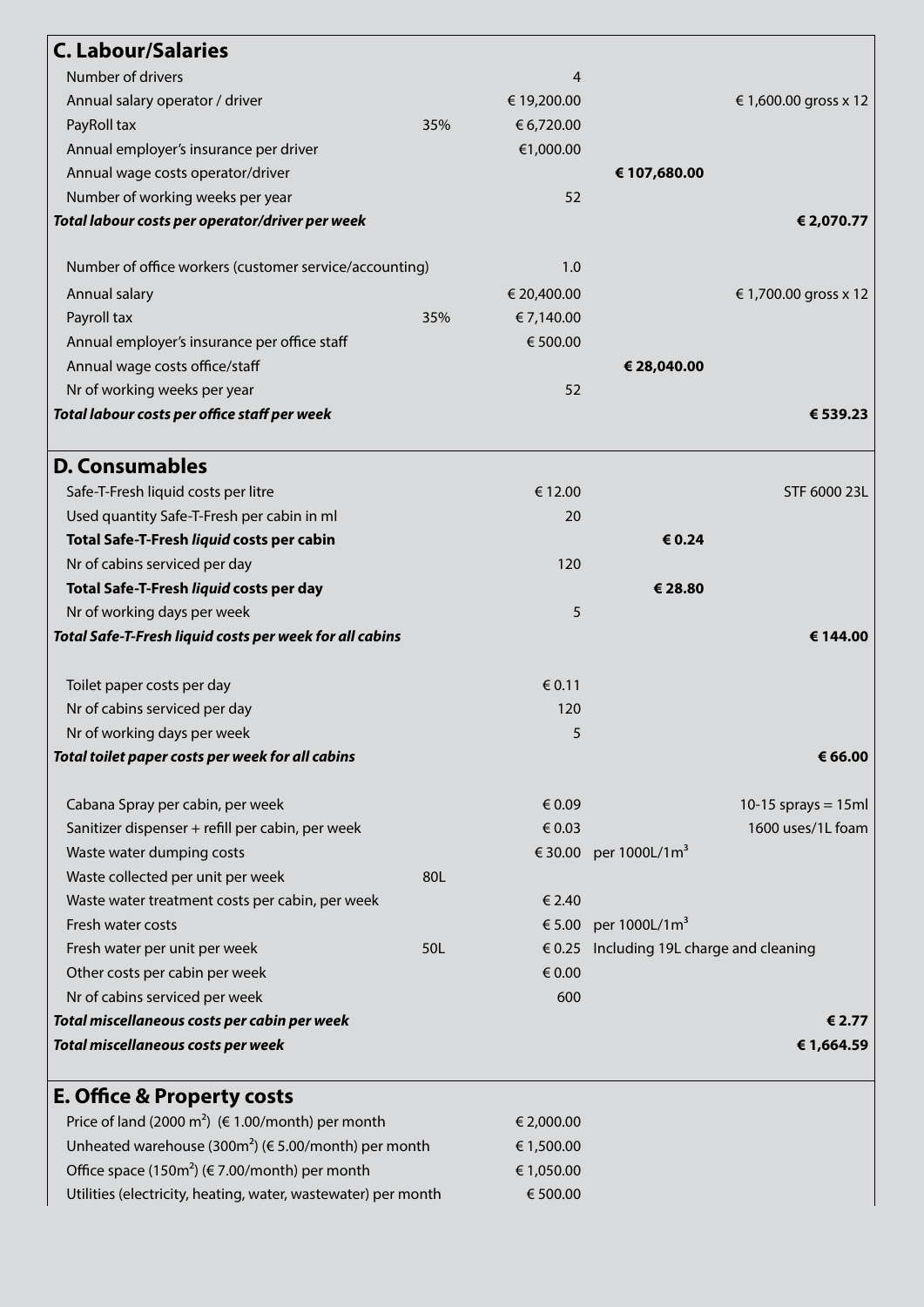| Nr of working weeks per year                         | 52         |                 |              |
|------------------------------------------------------|------------|-----------------|--------------|
| Total office & property costs per week               |            |                 | € 1,165.38   |
| <b>F. Other/overheads</b>                            |            |                 |              |
| Tax, VAT, legal costs, insurance per year            | € 2,000.00 |                 |              |
| Phones, stamps, fax per year                         | € 2,000.00 |                 |              |
| Marketing (decals, yellow pages, brochures) per year | €4,000.00  |                 |              |
| Office supplies, equipment, IT per year              | € 2,000.00 |                 |              |
| Nr of working weeks per year                         | 52         |                 |              |
| Total overheads costs per week                       |            |                 | € 192.31     |
| <b>G. Total</b>                                      |            |                 |              |
| <b>Turnover</b>                                      |            |                 |              |
| Your rental price per cabin, per week                | € 25.00    |                 |              |
| Nr of cabins rented out per week                     | 600        |                 |              |
| <b>Total turnover per week</b>                       |            |                 | € 15,000.00  |
| <b>Total turnover per year</b>                       |            |                 | € 624,000.00 |
| Costs                                                | # of weeks | per week        | per year     |
| Total costs per cabin                                | 52         | € 1,710.94      | € 88,969.00  |
| Total vehicle costs                                  | 52         | € 1,999.40      | € 103,969.00 |
| Total labour costs per operator / driver             | 52         | € 2,070.77      | € 107,680.00 |
| Total labour costs per staff office                  | 52         | € 539.23        | € 28,040.00  |
| Total Safe-T-Fresh liquid costs                      | 41.6       | € 144.00        | € 5,990.00   |
| Total toilet paper costs per week                    | 41.6       | € 66.00         | € 2,746.00   |
| Total miscellaneous costs                            | 41.6       | € 1,664.59      | € 69,247.00  |
| Total office & property costs                        | 52         | €1,165.38       | € 60,600.00  |
| Total overheads costs                                | 52         | € 192.31        | € 10,000.00  |
| <b>Total costs</b>                                   |            | €9,552.62       | €477,241.00  |
| H. Net profit per year                               |            |                 | € 146,759.00 |
|                                                      |            | Return on Sales | 24%          |
|                                                      |            |                 |              |